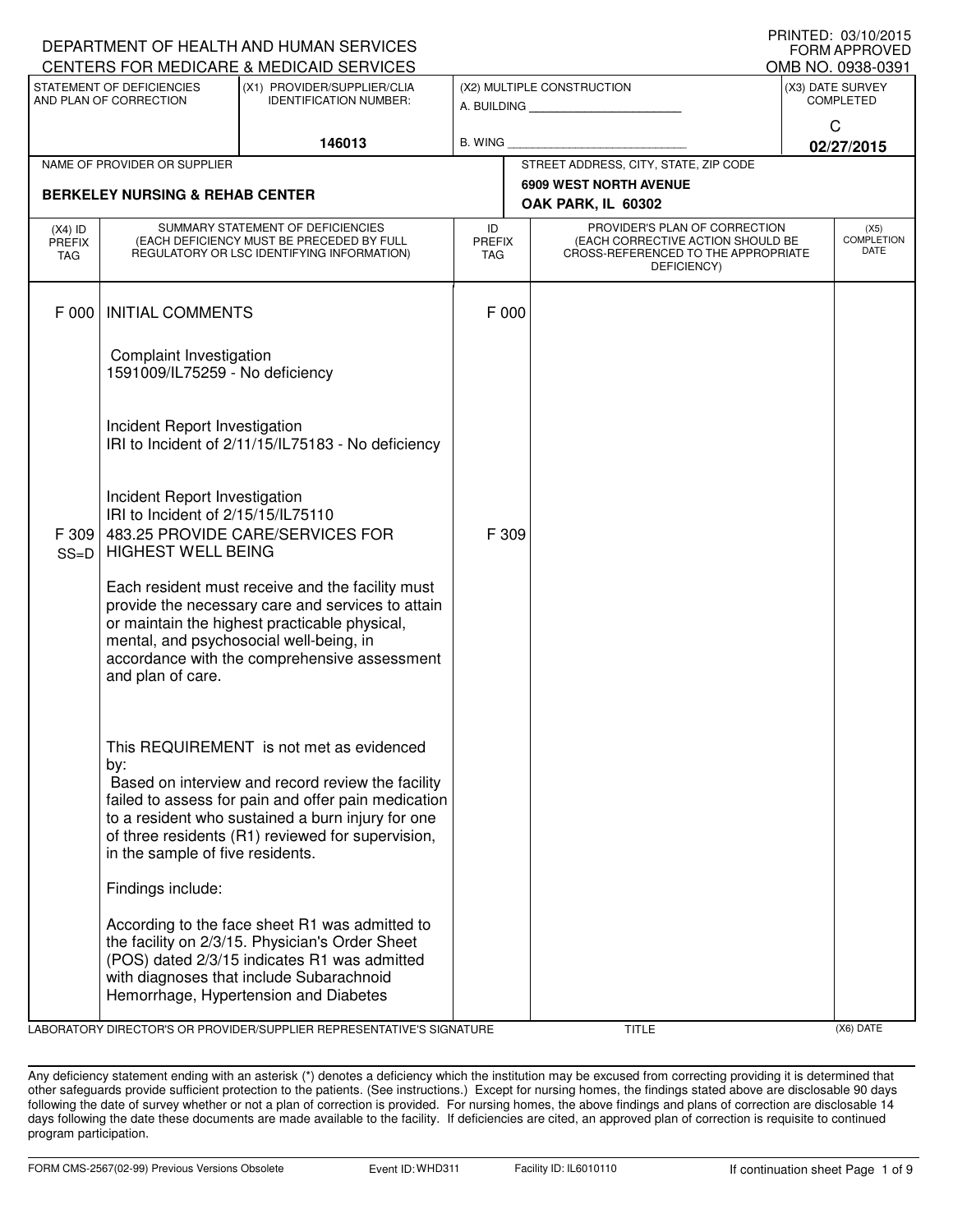|                                            |                                                                                                                               | DEPARTMENT OF HEALTH AND HUMAN SERVICES<br>CENTERS FOR MEDICARE & MEDICAID SERVICES                                                                                                                                                                                                                                                                                                                                                                                                                                                                                                                                                                                                                                                                                                                                                                                                                                                                                                                                                                                                                                                                                                             |                                   |       |                                                                                                                          |                                                                    | U ININILLY. VJ/IV/LVIJ<br><b>FORM APPROVED</b><br>OMB NO. 0938-0391 |
|--------------------------------------------|-------------------------------------------------------------------------------------------------------------------------------|-------------------------------------------------------------------------------------------------------------------------------------------------------------------------------------------------------------------------------------------------------------------------------------------------------------------------------------------------------------------------------------------------------------------------------------------------------------------------------------------------------------------------------------------------------------------------------------------------------------------------------------------------------------------------------------------------------------------------------------------------------------------------------------------------------------------------------------------------------------------------------------------------------------------------------------------------------------------------------------------------------------------------------------------------------------------------------------------------------------------------------------------------------------------------------------------------|-----------------------------------|-------|--------------------------------------------------------------------------------------------------------------------------|--------------------------------------------------------------------|---------------------------------------------------------------------|
|                                            | STATEMENT OF DEFICIENCIES<br>(X1) PROVIDER/SUPPLIER/CLIA<br>AND PLAN OF CORRECTION<br><b>IDENTIFICATION NUMBER:</b><br>146013 |                                                                                                                                                                                                                                                                                                                                                                                                                                                                                                                                                                                                                                                                                                                                                                                                                                                                                                                                                                                                                                                                                                                                                                                                 |                                   |       | (X2) MULTIPLE CONSTRUCTION<br>A. BUILDING                                                                                | (X3) DATE SURVEY<br><b>COMPLETED</b><br>$\mathsf{C}$<br>02/27/2015 |                                                                     |
|                                            |                                                                                                                               |                                                                                                                                                                                                                                                                                                                                                                                                                                                                                                                                                                                                                                                                                                                                                                                                                                                                                                                                                                                                                                                                                                                                                                                                 | <b>B. WING</b>                    |       |                                                                                                                          |                                                                    |                                                                     |
|                                            | NAME OF PROVIDER OR SUPPLIER                                                                                                  |                                                                                                                                                                                                                                                                                                                                                                                                                                                                                                                                                                                                                                                                                                                                                                                                                                                                                                                                                                                                                                                                                                                                                                                                 |                                   |       | STREET ADDRESS, CITY, STATE, ZIP CODE                                                                                    |                                                                    |                                                                     |
| <b>BERKELEY NURSING &amp; REHAB CENTER</b> |                                                                                                                               |                                                                                                                                                                                                                                                                                                                                                                                                                                                                                                                                                                                                                                                                                                                                                                                                                                                                                                                                                                                                                                                                                                                                                                                                 |                                   |       | <b>6909 WEST NORTH AVENUE</b><br>OAK PARK, IL 60302                                                                      |                                                                    |                                                                     |
| $(X4)$ ID<br>PREFIX<br><b>TAG</b>          |                                                                                                                               | SUMMARY STATEMENT OF DEFICIENCIES<br>(EACH DEFICIENCY MUST BE PRECEDED BY FULL<br>REGULATORY OR LSC IDENTIFYING INFORMATION)                                                                                                                                                                                                                                                                                                                                                                                                                                                                                                                                                                                                                                                                                                                                                                                                                                                                                                                                                                                                                                                                    | ID<br><b>PREFIX</b><br><b>TAG</b> |       | PROVIDER'S PLAN OF CORRECTION<br>(EACH CORRECTIVE ACTION SHOULD BE<br>CROSS-REFERENCED TO THE APPROPRIATE<br>DEFICIENCY) |                                                                    | (X5)<br><b>COMPLETION</b><br>DATE                                   |
| F 309                                      | Continued From page 1<br>removed resident from the pantry.<br>when she was ready to leave her shift<br>to try to contact him. | Mellitus. POS dated 2/7/15 indicates diagnosis of<br>Vascular Dementia was added on that date.<br>Nurse's Notes dated 2/15/15 at 7:15am indicates<br>that a CNA (Certified Nursing Assistant) reported<br>to R1's nurse that R1 wandered into the pantry<br>and put her hand in the steamer table and that<br>dietary staff removed the residents hand and<br>$2/20/2015$ at 12:30pm, E4 stated that she was at<br>one of the "ends" passing medications when she<br>was told by E6, CNA that R1 had put her hands<br>into the steam table. E4 stated that she<br>immediately assessed both of R1's hands and<br>that R1's right hand was red and that she applied<br>a cold compress to R1's hand. E4 stated that<br>R1's left hand was not initially red and that R1 did<br>not initially complain of pain. E4 further stated that<br>(approximately 7:30am) R1 was expressing<br>discomfort with her hands and that she did not<br>ask R1 if she wanted anything for pain as she<br>was leaving for the day and E3 (Nurse on day<br>shift) was taking over. E4 also stated that she<br>was unable to contact R1's physician to notify of<br>R1's injury and E3 (Nurse) was going to continue |                                   | F 309 |                                                                                                                          |                                                                    |                                                                     |
|                                            | hand.                                                                                                                         | On 2/20/15 at 10:30am E3, LPN stated that when<br>he arrived at the nursing station (on 2/15/15 at<br>approximately 7:00am) E4, LPN was on the<br>phone trying to contact R1's physician. At that<br>time E3 stated that he saw R1 standing at the<br>nurses station with one hand swollen, red and<br>blistered - the other hand "Ok." E3 stated that R1<br>was not crying but focused on going home and<br>holding the injured hand with the uninjured other                                                                                                                                                                                                                                                                                                                                                                                                                                                                                                                                                                                                                                                                                                                                  |                                   |       |                                                                                                                          |                                                                    |                                                                     |

FORM CMS-2567(02-99) Previous Versions Obsolete Event ID: WHD311 Facility ID: IL6010110 If continuation sheet Page 2 of 9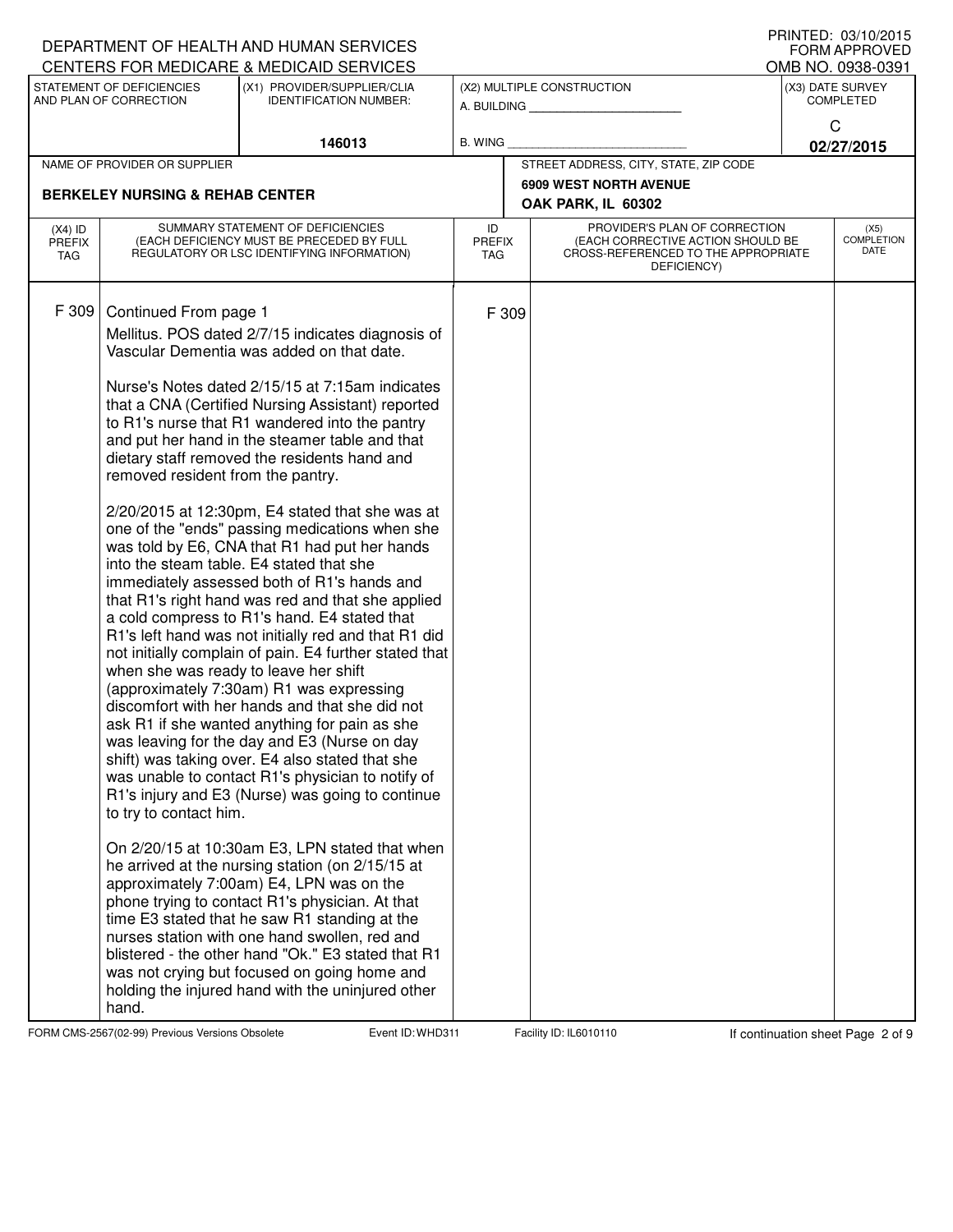|                                                                                                                     |                                                                                                                                                                                                          | DEPARTMENT OF HEALTH AND HUMAN SERVICES<br>CENTERS FOR MEDICARE & MEDICAID SERVICES                                                                                                                                                                                                                                                                                                                                                                                                                                                                                                                                                                                                                                                                                                                                                                                                                                                                                                                                                                                                                                                                                                                                                                                                                                                                                                                                                                        |                            |                                           |                                                                                                                          |                 | FNINIEU. VJIVZVIJ<br><b>FORM APPROVED</b><br>OMB NO. 0938-0391 |
|---------------------------------------------------------------------------------------------------------------------|----------------------------------------------------------------------------------------------------------------------------------------------------------------------------------------------------------|------------------------------------------------------------------------------------------------------------------------------------------------------------------------------------------------------------------------------------------------------------------------------------------------------------------------------------------------------------------------------------------------------------------------------------------------------------------------------------------------------------------------------------------------------------------------------------------------------------------------------------------------------------------------------------------------------------------------------------------------------------------------------------------------------------------------------------------------------------------------------------------------------------------------------------------------------------------------------------------------------------------------------------------------------------------------------------------------------------------------------------------------------------------------------------------------------------------------------------------------------------------------------------------------------------------------------------------------------------------------------------------------------------------------------------------------------------|----------------------------|-------------------------------------------|--------------------------------------------------------------------------------------------------------------------------|-----------------|----------------------------------------------------------------|
| STATEMENT OF DEFICIENCIES<br>(X1) PROVIDER/SUPPLIER/CLIA<br>AND PLAN OF CORRECTION<br><b>IDENTIFICATION NUMBER:</b> |                                                                                                                                                                                                          |                                                                                                                                                                                                                                                                                                                                                                                                                                                                                                                                                                                                                                                                                                                                                                                                                                                                                                                                                                                                                                                                                                                                                                                                                                                                                                                                                                                                                                                            |                            | (X2) MULTIPLE CONSTRUCTION<br>A. BUILDING | (X3) DATE SURVEY<br><b>COMPLETED</b>                                                                                     |                 |                                                                |
| 146013                                                                                                              |                                                                                                                                                                                                          | <b>B. WING</b>                                                                                                                                                                                                                                                                                                                                                                                                                                                                                                                                                                                                                                                                                                                                                                                                                                                                                                                                                                                                                                                                                                                                                                                                                                                                                                                                                                                                                                             |                            |                                           |                                                                                                                          | C<br>02/27/2015 |                                                                |
|                                                                                                                     | NAME OF PROVIDER OR SUPPLIER                                                                                                                                                                             |                                                                                                                                                                                                                                                                                                                                                                                                                                                                                                                                                                                                                                                                                                                                                                                                                                                                                                                                                                                                                                                                                                                                                                                                                                                                                                                                                                                                                                                            |                            |                                           | STREET ADDRESS, CITY, STATE, ZIP CODE                                                                                    |                 |                                                                |
|                                                                                                                     | <b>BERKELEY NURSING &amp; REHAB CENTER</b>                                                                                                                                                               |                                                                                                                                                                                                                                                                                                                                                                                                                                                                                                                                                                                                                                                                                                                                                                                                                                                                                                                                                                                                                                                                                                                                                                                                                                                                                                                                                                                                                                                            |                            |                                           | <b>6909 WEST NORTH AVENUE</b><br>OAK PARK, IL 60302                                                                      |                 |                                                                |
| $(X4)$ ID<br><b>PREFIX</b><br>TAG                                                                                   |                                                                                                                                                                                                          | SUMMARY STATEMENT OF DEFICIENCIES<br>(EACH DEFICIENCY MUST BE PRECEDED BY FULL<br>REGULATORY OR LSC IDENTIFYING INFORMATION)                                                                                                                                                                                                                                                                                                                                                                                                                                                                                                                                                                                                                                                                                                                                                                                                                                                                                                                                                                                                                                                                                                                                                                                                                                                                                                                               | ID<br><b>PREFIX</b><br>TAG |                                           | PROVIDER'S PLAN OF CORRECTION<br>(EACH CORRECTIVE ACTION SHOULD BE<br>CROSS-REFERENCED TO THE APPROPRIATE<br>DEFICIENCY) |                 | (X5)<br><b>COMPLETION</b><br>DATE                              |
| F 309                                                                                                               | Continued From page 2<br>hospital for evaluation.<br>was contacted and arrived at 9:10am.<br>hand.<br>four hours as needed for pain.<br>Acetaminophen on 2/15/15.<br>water burn to R1's hand occurred at | E3 stated he was not able to contact R1's<br>physician and was finally able to contact the<br>Medical Director who ordered R1 be sent to the<br>Nurse's Notes dated 2/15/15 at 8:30am indicate<br>that R1's physician was "unable to be reached,<br>(Medical Director) made aware; transfer (R1) to<br>hospital ER (Emergency Room) for medical<br>treatment. Nurse's Notes dated 2/15/15 at<br>8:40am indicate Ambulance Transport Service<br>On 12/25/15 at 12:35pm E3 stated E4 did not<br>give any information regarding pain or pain<br>medication for R1 before she left her shift. E3<br>stated E4 should have taken care of R1's pain or<br>reported it to him (E4). E3 did stated he<br>observed R1 holding her injured hand with her<br>uninjured hand and that could be a sign that R1<br>was having pain due to the burn on her injured<br>Physician's Order Sheet (POS) dated 2/3/15<br>indicates R1 was ordered Acetaminophen<br>(analgesic) 650mg (milligrams) to be given every<br>Medication Administration Sheet dated 2/3/15 to<br>2/28/15 indicated R1 did not receive any<br>An incident report dated 2/15/15 indicated a hot<br>approximately 6:20am. Nurses Notes dated<br>2/15/15 at 9:10am indicate at this time, an<br>ambulance transport arrived to transfer R1 to the<br>hospital for evaluation. No documentation of pain<br>assessment or offer of pain medication was found<br>or presented from 6:20am to 9:10am while R1 |                            | F 309                                     |                                                                                                                          |                 |                                                                |

FORM CMS-2567(02-99) Previous Versions Obsolete Event ID: WHD311 Facility ID: IL6010110 If continuation sheet Page 3 of 9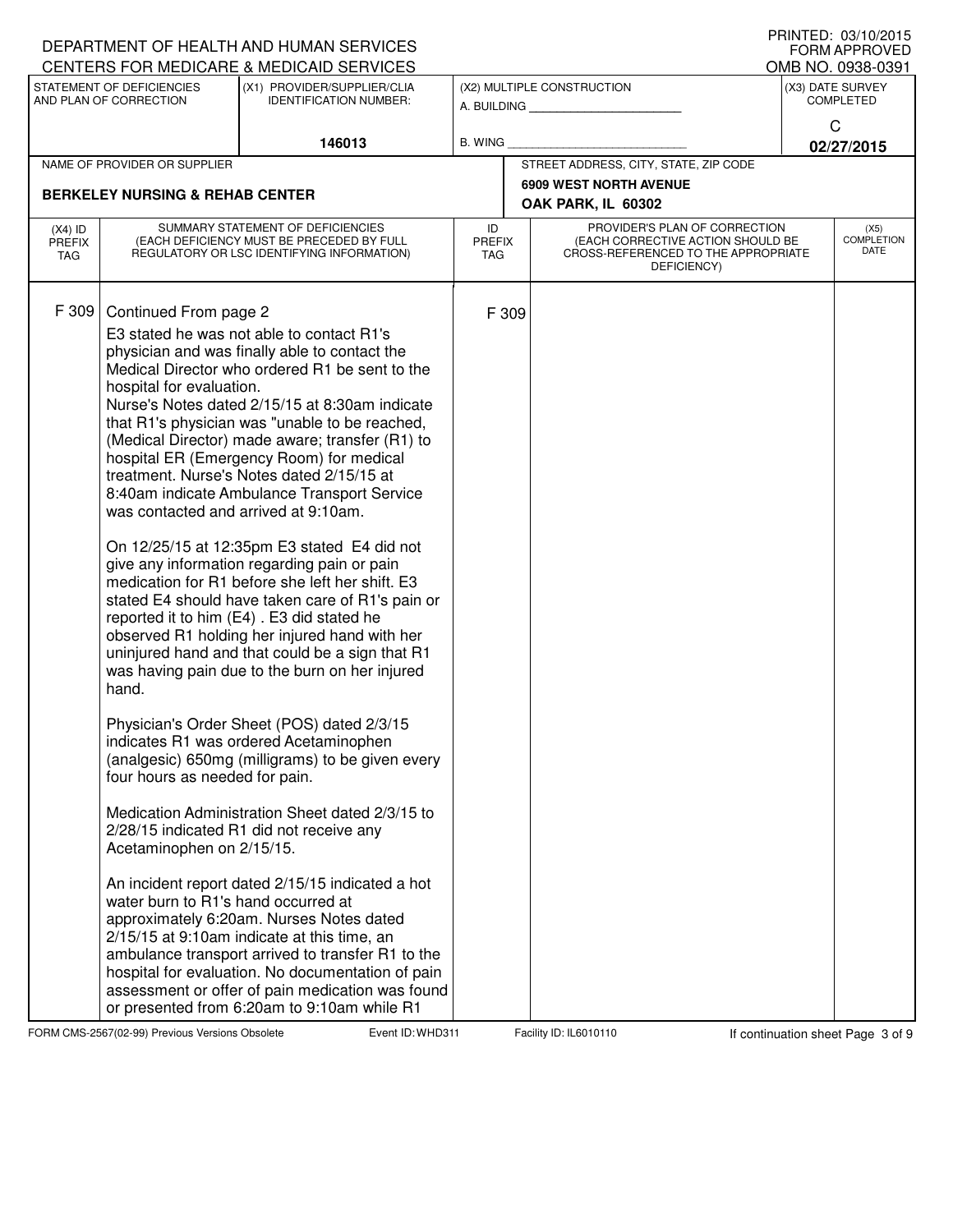|                                    |                                                                                                                                                                                                          | DEPARTMENT OF HEALTH AND HUMAN SERVICES<br>CENTERS FOR MEDICARE & MEDICAID SERVICES                                                                                                                                                                                                                                                                                                                                                                                                                                                                                                                                                                                                                                                                                                                                                                                                                                                                                                                                                                                                                                                                                                                                                                                                                                  |                                   |                                                                                                                          |                                      | PRINTED: 03/10/2015<br><b>FORM APPROVED</b><br>OMB NO. 0938-0391 |  |
|------------------------------------|----------------------------------------------------------------------------------------------------------------------------------------------------------------------------------------------------------|----------------------------------------------------------------------------------------------------------------------------------------------------------------------------------------------------------------------------------------------------------------------------------------------------------------------------------------------------------------------------------------------------------------------------------------------------------------------------------------------------------------------------------------------------------------------------------------------------------------------------------------------------------------------------------------------------------------------------------------------------------------------------------------------------------------------------------------------------------------------------------------------------------------------------------------------------------------------------------------------------------------------------------------------------------------------------------------------------------------------------------------------------------------------------------------------------------------------------------------------------------------------------------------------------------------------|-----------------------------------|--------------------------------------------------------------------------------------------------------------------------|--------------------------------------|------------------------------------------------------------------|--|
|                                    | STATEMENT OF DEFICIENCIES<br>(X1) PROVIDER/SUPPLIER/CLIA<br>AND PLAN OF CORRECTION<br><b>IDENTIFICATION NUMBER:</b>                                                                                      |                                                                                                                                                                                                                                                                                                                                                                                                                                                                                                                                                                                                                                                                                                                                                                                                                                                                                                                                                                                                                                                                                                                                                                                                                                                                                                                      |                                   | (X2) MULTIPLE CONSTRUCTION                                                                                               | (X3) DATE SURVEY<br><b>COMPLETED</b> |                                                                  |  |
|                                    |                                                                                                                                                                                                          | 146013                                                                                                                                                                                                                                                                                                                                                                                                                                                                                                                                                                                                                                                                                                                                                                                                                                                                                                                                                                                                                                                                                                                                                                                                                                                                                                               | <b>B. WING</b>                    |                                                                                                                          |                                      | C<br>02/27/2015                                                  |  |
|                                    | NAME OF PROVIDER OR SUPPLIER                                                                                                                                                                             |                                                                                                                                                                                                                                                                                                                                                                                                                                                                                                                                                                                                                                                                                                                                                                                                                                                                                                                                                                                                                                                                                                                                                                                                                                                                                                                      |                                   | STREET ADDRESS, CITY, STATE, ZIP CODE                                                                                    |                                      |                                                                  |  |
|                                    | <b>BERKELEY NURSING &amp; REHAB CENTER</b>                                                                                                                                                               |                                                                                                                                                                                                                                                                                                                                                                                                                                                                                                                                                                                                                                                                                                                                                                                                                                                                                                                                                                                                                                                                                                                                                                                                                                                                                                                      |                                   | <b>6909 WEST NORTH AVENUE</b><br>OAK PARK, IL 60302                                                                      |                                      |                                                                  |  |
| $(X4)$ ID<br><b>PREFIX</b><br>TAG. |                                                                                                                                                                                                          | SUMMARY STATEMENT OF DEFICIENCIES<br>(EACH DEFICIENCY MUST BE PRECEDED BY FULL<br>REGULATORY OR LSC IDENTIFYING INFORMATION)                                                                                                                                                                                                                                                                                                                                                                                                                                                                                                                                                                                                                                                                                                                                                                                                                                                                                                                                                                                                                                                                                                                                                                                         | ID<br><b>PREFIX</b><br><b>TAG</b> | PROVIDER'S PLAN OF CORRECTION<br>(EACH CORRECTIVE ACTION SHOULD BE<br>CROSS-REFERENCED TO THE APPROPRIATE<br>DEFICIENCY) |                                      | (X5)<br><b>COMPLETION</b><br>DATE                                |  |
| F 309                              | Continued From page 3<br>burn.<br>medications may be taken for pain.<br>antibiotic cream for affected areas.<br>discomfort."<br>indicates:<br>cognitively impaired residents.<br>possible.<br>completed. | waited for transport for evaluation of hot water<br>Hospital discharge records dated 2/15/15 indicate<br>R1 was discharged with primary diagnosis of<br>"First degree burn of multiple sites of wrist and<br>hand." Discharge instructions included: Expect<br>blistering and peeling. Instructions also indicate a<br>burn is classified as a second degree burn when<br>blistering occurs and that over-the counter pain<br>On 2/20/15 at 10:45am E3, nurse stated that<br>when R1 returned from the hospital she had<br>bandages on both hands and orders for topical<br>On 2/26/15 at 10:00am E1, Administrator stated<br>her expectation is that one or both of the nurses<br>(E3, E4) should have assessed and offered R1<br>something for pain after she was burned<br>"especially if she was showing signs of<br>Facility Policy Management of Pain (undated)<br>Aggressive assessing of pain in non-verbal and<br>Preventing and minimizing anticipated pain when<br>Nursing Involvement/Pain Screening/Assessment<br>1. Upon change of condition or when new pain or<br>an exacerbation of pain is suspected, the<br>comprehensive Pain Assessment will be<br>Assessment will cover the following areas:<br>intensity, location, onset, type, frequency,<br>description, change, treatment effect and what | F 309                             |                                                                                                                          |                                      |                                                                  |  |
|                                    | makes it better or worse.                                                                                                                                                                                |                                                                                                                                                                                                                                                                                                                                                                                                                                                                                                                                                                                                                                                                                                                                                                                                                                                                                                                                                                                                                                                                                                                                                                                                                                                                                                                      |                                   |                                                                                                                          |                                      |                                                                  |  |

FORM CMS-2567(02-99) Previous Versions Obsolete Event ID: WHD311 Facility ID: IL6010110 If continuation sheet Page 4 of 9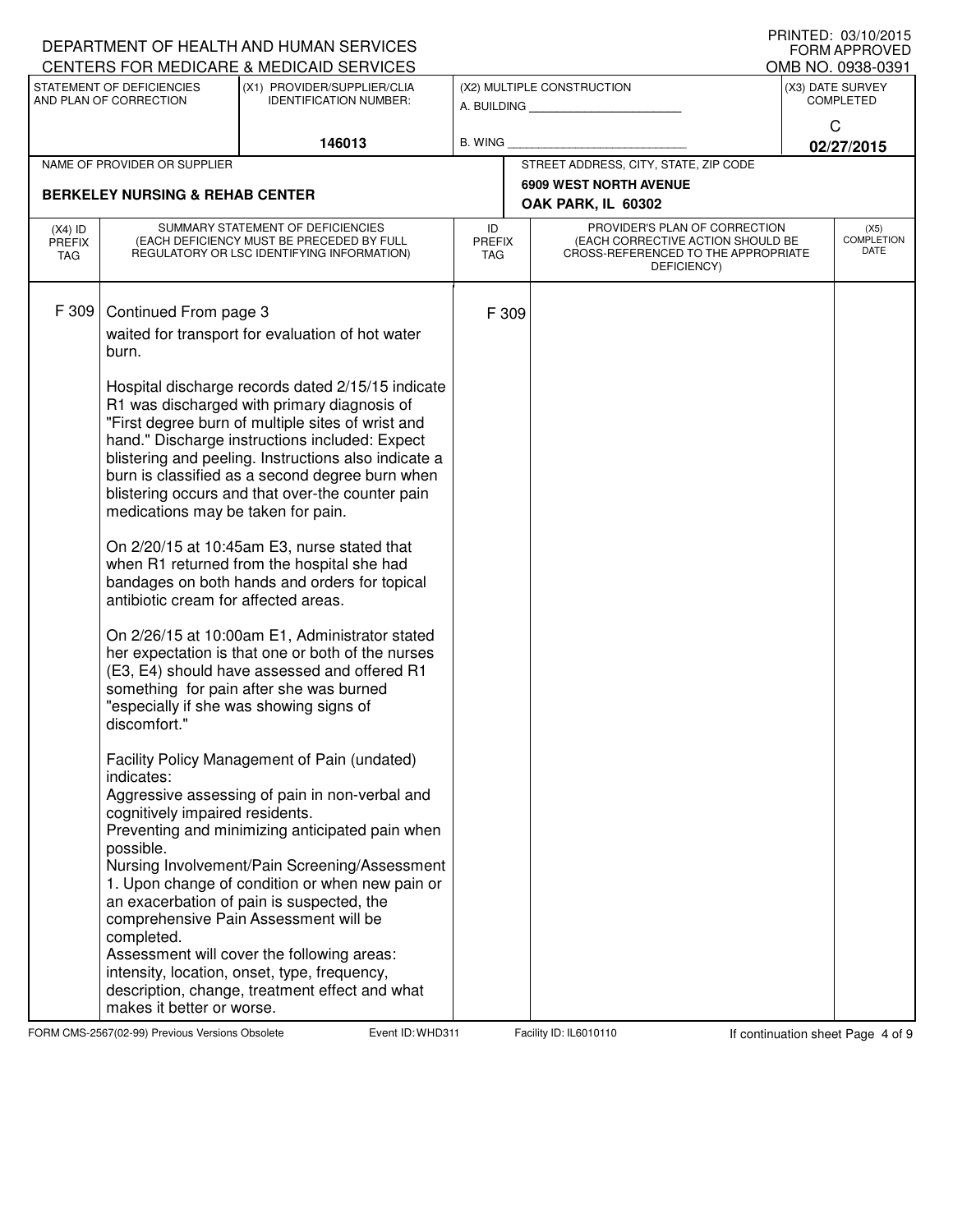|                                                                                                      |                                                         | DEPARTMENT OF HEALTH AND HUMAN SERVICES                                                              |                             |                                                                          |                                       | PRINTED: 03/10/2015<br><b>FORM APPROVED</b> |  |
|------------------------------------------------------------------------------------------------------|---------------------------------------------------------|------------------------------------------------------------------------------------------------------|-----------------------------|--------------------------------------------------------------------------|---------------------------------------|---------------------------------------------|--|
| CENTERS FOR MEDICARE & MEDICAID SERVICES<br>STATEMENT OF DEFICIENCIES<br>(X1) PROVIDER/SUPPLIER/CLIA |                                                         |                                                                                                      |                             | (X2) MULTIPLE CONSTRUCTION                                               | OMB NO. 0938-0391<br>(X3) DATE SURVEY |                                             |  |
|                                                                                                      | AND PLAN OF CORRECTION<br><b>IDENTIFICATION NUMBER:</b> |                                                                                                      |                             | A. BUILDING <b>A.</b> BUILDING                                           | <b>COMPLETED</b>                      |                                             |  |
|                                                                                                      |                                                         |                                                                                                      |                             |                                                                          |                                       | C                                           |  |
|                                                                                                      |                                                         | 146013                                                                                               | <b>B. WING</b>              |                                                                          |                                       | 02/27/2015                                  |  |
|                                                                                                      | NAME OF PROVIDER OR SUPPLIER                            |                                                                                                      |                             | STREET ADDRESS, CITY, STATE, ZIP CODE                                    |                                       |                                             |  |
|                                                                                                      | <b>BERKELEY NURSING &amp; REHAB CENTER</b>              |                                                                                                      |                             | <b>6909 WEST NORTH AVENUE</b>                                            |                                       |                                             |  |
|                                                                                                      |                                                         |                                                                                                      |                             | OAK PARK, IL 60302                                                       |                                       |                                             |  |
| $(X4)$ ID                                                                                            |                                                         | SUMMARY STATEMENT OF DEFICIENCIES                                                                    | ID                          | PROVIDER'S PLAN OF CORRECTION                                            |                                       | (X5)<br><b>COMPLETION</b>                   |  |
| <b>PREFIX</b><br><b>TAG</b>                                                                          |                                                         | (EACH DEFICIENCY MUST BE PRECEDED BY FULL<br>REGULATORY OR LSC IDENTIFYING INFORMATION)              | <b>PREFIX</b><br><b>TAG</b> | (EACH CORRECTIVE ACTION SHOULD BE<br>CROSS-REFERENCED TO THE APPROPRIATE |                                       | DATE                                        |  |
|                                                                                                      |                                                         |                                                                                                      |                             | DEFICIENCY)                                                              |                                       |                                             |  |
|                                                                                                      |                                                         |                                                                                                      |                             |                                                                          |                                       |                                             |  |
| F 323                                                                                                | 483.25(h) FREE OF ACCIDENT                              |                                                                                                      | F 323                       |                                                                          |                                       |                                             |  |
| $SS=D$                                                                                               | HAZARDS/SUPERVISION/DEVICES                             |                                                                                                      |                             |                                                                          |                                       |                                             |  |
|                                                                                                      |                                                         | The facility must ensure that the resident                                                           |                             |                                                                          |                                       |                                             |  |
|                                                                                                      |                                                         | environment remains as free of accident hazards                                                      |                             |                                                                          |                                       |                                             |  |
|                                                                                                      |                                                         | as is possible; and each resident receives                                                           |                             |                                                                          |                                       |                                             |  |
|                                                                                                      |                                                         | adequate supervision and assistance devices to                                                       |                             |                                                                          |                                       |                                             |  |
|                                                                                                      | prevent accidents.                                      |                                                                                                      |                             |                                                                          |                                       |                                             |  |
|                                                                                                      |                                                         |                                                                                                      |                             |                                                                          |                                       |                                             |  |
|                                                                                                      |                                                         |                                                                                                      |                             |                                                                          |                                       |                                             |  |
|                                                                                                      |                                                         |                                                                                                      |                             |                                                                          |                                       |                                             |  |
|                                                                                                      | by:                                                     | This REQUIREMENT is not met as evidenced                                                             |                             |                                                                          |                                       |                                             |  |
|                                                                                                      |                                                         | Based on interview and record review the facility                                                    |                             |                                                                          |                                       |                                             |  |
|                                                                                                      |                                                         | failed to follow their policy regarding supervision                                                  |                             |                                                                          |                                       |                                             |  |
|                                                                                                      |                                                         | of residents, provide appropriate supervision for a                                                  |                             |                                                                          |                                       |                                             |  |
|                                                                                                      |                                                         | cognitively impaired resident and prevent access                                                     |                             |                                                                          |                                       |                                             |  |
|                                                                                                      |                                                         | to a hot steam table for one of three residents<br>(R1) reviewed for supervision, in the sample of   |                             |                                                                          |                                       |                                             |  |
|                                                                                                      | five residents.                                         |                                                                                                      |                             |                                                                          |                                       |                                             |  |
|                                                                                                      |                                                         |                                                                                                      |                             |                                                                          |                                       |                                             |  |
|                                                                                                      |                                                         | As a result, R1 a cognitively impaired resident,                                                     |                             |                                                                          |                                       |                                             |  |
|                                                                                                      |                                                         | placed her hand into hot water on a steam table                                                      |                             |                                                                          |                                       |                                             |  |
|                                                                                                      | and obtained a first degree burn.                       |                                                                                                      |                             |                                                                          |                                       |                                             |  |
|                                                                                                      | Findings include:                                       |                                                                                                      |                             |                                                                          |                                       |                                             |  |
|                                                                                                      |                                                         | According to a face sheet. R1 was admitted to the                                                    |                             |                                                                          |                                       |                                             |  |
|                                                                                                      | facility on 2/3/15.                                     |                                                                                                      |                             |                                                                          |                                       |                                             |  |
|                                                                                                      |                                                         | Physician's Order Sheet (POS) dated 2/3/15                                                           |                             |                                                                          |                                       |                                             |  |
|                                                                                                      |                                                         | indicated R1 was admitted with diagnoses that                                                        |                             |                                                                          |                                       |                                             |  |
|                                                                                                      |                                                         | include Subarachnoid Hemorrhage, Hypertension<br>and Diabetes Mellitus. POS dated 2/7/15             |                             |                                                                          |                                       |                                             |  |
|                                                                                                      |                                                         | indicated diagnosis of Vascular Dementia was                                                         |                             |                                                                          |                                       |                                             |  |
|                                                                                                      | added on that date.                                     |                                                                                                      |                             |                                                                          |                                       |                                             |  |
|                                                                                                      |                                                         |                                                                                                      |                             |                                                                          |                                       |                                             |  |
|                                                                                                      |                                                         | Nurse's Notes dated 2/15/15 at 7:15am indicates<br>that a CNA (Certified Nursing Assistant) reported |                             |                                                                          |                                       |                                             |  |
|                                                                                                      |                                                         | to R1's nurse that R1 wandered into the pantry                                                       |                             |                                                                          |                                       |                                             |  |

FORM CMS-2567(02-99) Previous Versions Obsolete Event ID: WHD311 Facility ID: IL6010110 If continuation sheet Page 5 of 9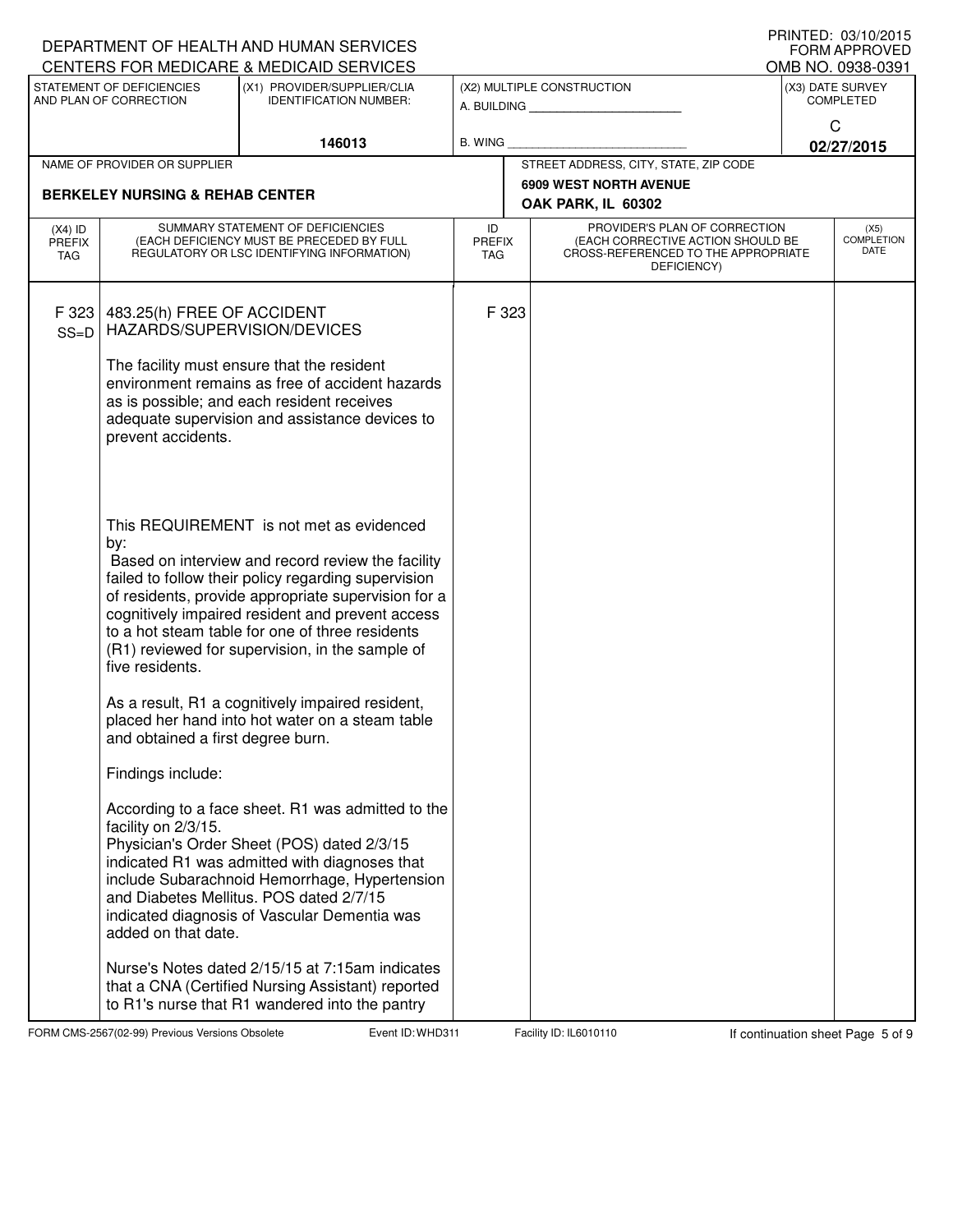|                                                                                                                                |                                                                                                                              | DEPARTMENT OF HEALTH AND HUMAN SERVICES                                                                                                                                                                                                                                                                                                                                                                                                                                                                                                                                                                                                                                                                                                                                                                                                                                                                                                                                                                                                                                                                                                                                                                                                                                                                                                                                                                                                                                                                                                                                                                                                                                                                    |                                   |                                                                                                                          |                                                     |                       | U ININTED. VO/TU/ZVIJ<br>FORM APPROVED   |  |
|--------------------------------------------------------------------------------------------------------------------------------|------------------------------------------------------------------------------------------------------------------------------|------------------------------------------------------------------------------------------------------------------------------------------------------------------------------------------------------------------------------------------------------------------------------------------------------------------------------------------------------------------------------------------------------------------------------------------------------------------------------------------------------------------------------------------------------------------------------------------------------------------------------------------------------------------------------------------------------------------------------------------------------------------------------------------------------------------------------------------------------------------------------------------------------------------------------------------------------------------------------------------------------------------------------------------------------------------------------------------------------------------------------------------------------------------------------------------------------------------------------------------------------------------------------------------------------------------------------------------------------------------------------------------------------------------------------------------------------------------------------------------------------------------------------------------------------------------------------------------------------------------------------------------------------------------------------------------------------------|-----------------------------------|--------------------------------------------------------------------------------------------------------------------------|-----------------------------------------------------|-----------------------|------------------------------------------|--|
| CENTERS FOR MEDICARE & MEDICAID SERVICES<br>STATEMENT OF DEFICIENCIES<br>(X1) PROVIDER/SUPPLIER/CLIA<br>AND PLAN OF CORRECTION |                                                                                                                              |                                                                                                                                                                                                                                                                                                                                                                                                                                                                                                                                                                                                                                                                                                                                                                                                                                                                                                                                                                                                                                                                                                                                                                                                                                                                                                                                                                                                                                                                                                                                                                                                                                                                                                            |                                   | (X2) MULTIPLE CONSTRUCTION                                                                                               | OMB NO. 0938-0391<br>(X3) DATE SURVEY               |                       |                                          |  |
|                                                                                                                                |                                                                                                                              | <b>IDENTIFICATION NUMBER:</b>                                                                                                                                                                                                                                                                                                                                                                                                                                                                                                                                                                                                                                                                                                                                                                                                                                                                                                                                                                                                                                                                                                                                                                                                                                                                                                                                                                                                                                                                                                                                                                                                                                                                              |                                   |                                                                                                                          | A. BUILDING                                         | <b>COMPLETED</b><br>C |                                          |  |
|                                                                                                                                |                                                                                                                              | 146013                                                                                                                                                                                                                                                                                                                                                                                                                                                                                                                                                                                                                                                                                                                                                                                                                                                                                                                                                                                                                                                                                                                                                                                                                                                                                                                                                                                                                                                                                                                                                                                                                                                                                                     | <b>B. WING</b>                    |                                                                                                                          |                                                     |                       | 02/27/2015                               |  |
|                                                                                                                                | NAME OF PROVIDER OR SUPPLIER                                                                                                 |                                                                                                                                                                                                                                                                                                                                                                                                                                                                                                                                                                                                                                                                                                                                                                                                                                                                                                                                                                                                                                                                                                                                                                                                                                                                                                                                                                                                                                                                                                                                                                                                                                                                                                            |                                   |                                                                                                                          | STREET ADDRESS, CITY, STATE, ZIP CODE               |                       |                                          |  |
|                                                                                                                                | <b>BERKELEY NURSING &amp; REHAB CENTER</b>                                                                                   |                                                                                                                                                                                                                                                                                                                                                                                                                                                                                                                                                                                                                                                                                                                                                                                                                                                                                                                                                                                                                                                                                                                                                                                                                                                                                                                                                                                                                                                                                                                                                                                                                                                                                                            |                                   |                                                                                                                          | <b>6909 WEST NORTH AVENUE</b><br>OAK PARK, IL 60302 |                       |                                          |  |
| $(X4)$ ID<br><b>PREFIX</b><br>TAG                                                                                              | SUMMARY STATEMENT OF DEFICIENCIES<br>(EACH DEFICIENCY MUST BE PRECEDED BY FULL<br>REGULATORY OR LSC IDENTIFYING INFORMATION) |                                                                                                                                                                                                                                                                                                                                                                                                                                                                                                                                                                                                                                                                                                                                                                                                                                                                                                                                                                                                                                                                                                                                                                                                                                                                                                                                                                                                                                                                                                                                                                                                                                                                                                            | ID<br><b>PREFIX</b><br><b>TAG</b> | PROVIDER'S PLAN OF CORRECTION<br>(EACH CORRECTIVE ACTION SHOULD BE<br>CROSS-REFERENCED TO THE APPROPRIATE<br>DEFICIENCY) |                                                     |                       | (X5)<br><b>COMPLETION</b><br><b>DATE</b> |  |
| F 323                                                                                                                          | Continued From page 5<br>removed resident from the pantry.<br>to leave the pantry door open.                                 | and put her hand in the steamer table and that<br>dietary staff removed the residents hand and<br>On 2/24/15 at 10:00am E9, Dietary Aide stated<br>she arrived to the facility at 6:00am (on 2/15/15)<br>and saw R1 sitting in the Dining Room and at that<br>time went downstairs to get the coffee. E9 stated<br>she came back upstairs and noticed R1 walking<br>as she was passing the coffee. E9 then stated<br>that at that time the pantry door was open and<br>she moved the coffee into the pantry where the<br>steam table is kept and then went back<br>downstairs. E9 stated that when she came back<br>upstairs she saw R1 sticking her hands in the<br>steam table water and take them out of the water<br>while R1 was saying "Oh!" and then sticking her<br>hands back in the steam table water. E9 stated<br>she was able to grab R1's wrists before she could<br>stick them in the water for the third time and<br>removed R1 from the pantry. E9 stated that she<br>usually leaves the door open to the pantry after<br>she arrives in the morning and generally turns the<br>steam table on at approximately 6:15am. E9<br>stated that she would often have to run<br>downstairs for other supplies so it was easier just<br>On 2/25/15 at 12:50pm E9 stated there were<br>approximately six other residents in the dining<br>room (on 2/15/15) when she left the pantry door<br>open and went downstairs to get coffee.<br>On 2/20/15 at 11:30am the surveyor noted a<br>small pantry (kitchenette) adjacent to dining room<br>where steam table is stored and utilized. Also the<br>surveyor observed, to the immediate left of the<br>dining room exit door is the pantry entrance. |                                   | F 323                                                                                                                    |                                                     |                       |                                          |  |

FORM CMS-2567(02-99) Previous Versions Obsolete Event ID: WHD311 Facility ID: IL6010110 If continuation sheet Page 6 of 9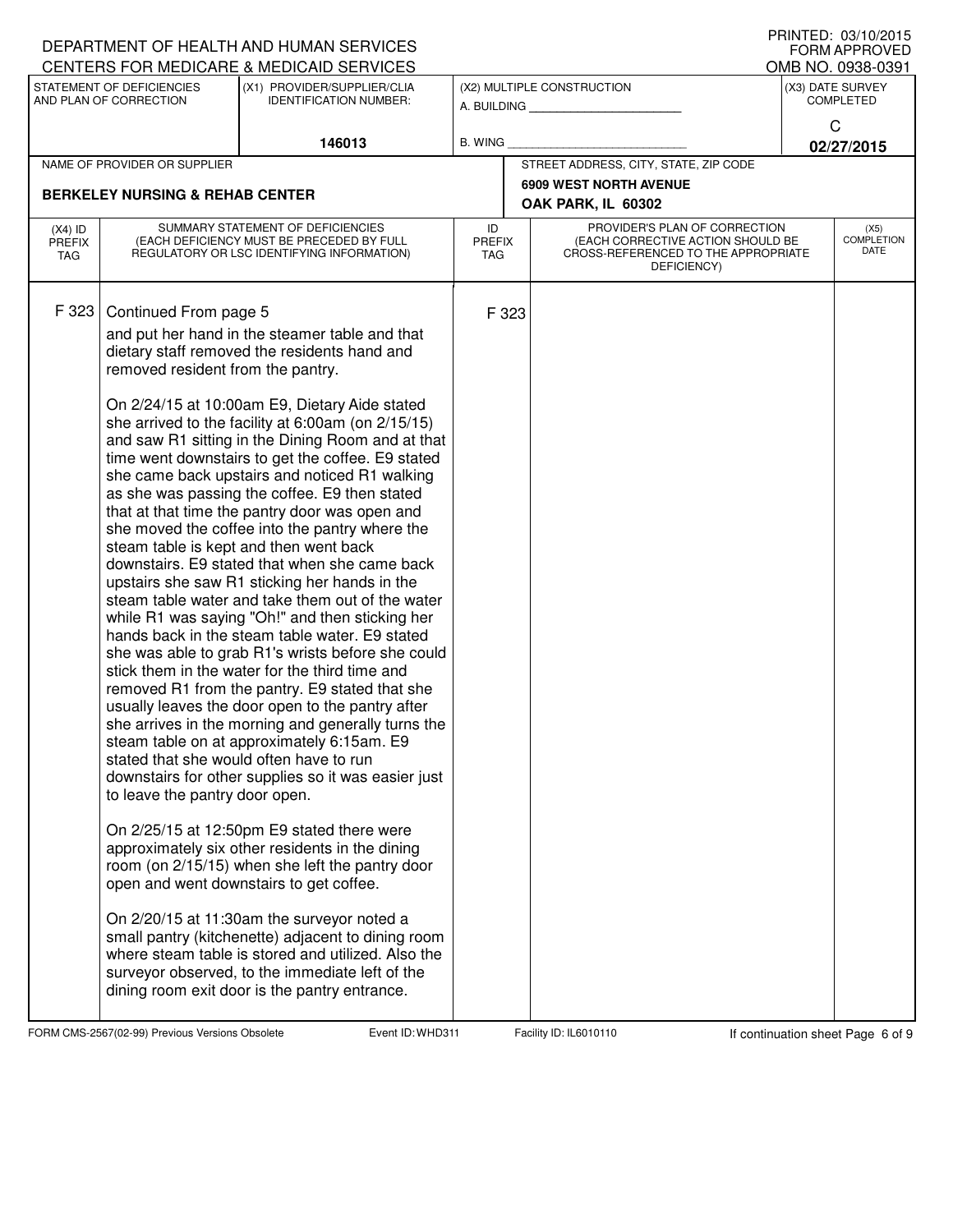|                                                                                                                     |                                                                                                                             | DEPARTMENT OF HEALTH AND HUMAN SERVICES<br>CENTERS FOR MEDICARE & MEDICAID SERVICES                                                                                                                                                                                                                                                                                                                                                                                                                                                                                                                                                                                                                                                                                                                                                                                                                                                                                                                                                                                                                                                                                                                                                                                                                                                                                                                                                                                                                                                                                                                                                                                                                                                                  |                            |                                           |                                                                                                                          |  | FRIIVIEU. VJ/IV/ZVIJ<br><b>FORM APPROVED</b><br>OMB NO. 0938-0391 |
|---------------------------------------------------------------------------------------------------------------------|-----------------------------------------------------------------------------------------------------------------------------|------------------------------------------------------------------------------------------------------------------------------------------------------------------------------------------------------------------------------------------------------------------------------------------------------------------------------------------------------------------------------------------------------------------------------------------------------------------------------------------------------------------------------------------------------------------------------------------------------------------------------------------------------------------------------------------------------------------------------------------------------------------------------------------------------------------------------------------------------------------------------------------------------------------------------------------------------------------------------------------------------------------------------------------------------------------------------------------------------------------------------------------------------------------------------------------------------------------------------------------------------------------------------------------------------------------------------------------------------------------------------------------------------------------------------------------------------------------------------------------------------------------------------------------------------------------------------------------------------------------------------------------------------------------------------------------------------------------------------------------------------|----------------------------|-------------------------------------------|--------------------------------------------------------------------------------------------------------------------------|--|-------------------------------------------------------------------|
| STATEMENT OF DEFICIENCIES<br>(X1) PROVIDER/SUPPLIER/CLIA<br>AND PLAN OF CORRECTION<br><b>IDENTIFICATION NUMBER:</b> |                                                                                                                             |                                                                                                                                                                                                                                                                                                                                                                                                                                                                                                                                                                                                                                                                                                                                                                                                                                                                                                                                                                                                                                                                                                                                                                                                                                                                                                                                                                                                                                                                                                                                                                                                                                                                                                                                                      |                            | (X2) MULTIPLE CONSTRUCTION<br>A. BUILDING | (X3) DATE SURVEY<br><b>COMPLETED</b>                                                                                     |  |                                                                   |
| 146013                                                                                                              |                                                                                                                             | <b>B. WING</b>                                                                                                                                                                                                                                                                                                                                                                                                                                                                                                                                                                                                                                                                                                                                                                                                                                                                                                                                                                                                                                                                                                                                                                                                                                                                                                                                                                                                                                                                                                                                                                                                                                                                                                                                       |                            |                                           | C<br>02/27/2015                                                                                                          |  |                                                                   |
|                                                                                                                     | NAME OF PROVIDER OR SUPPLIER                                                                                                |                                                                                                                                                                                                                                                                                                                                                                                                                                                                                                                                                                                                                                                                                                                                                                                                                                                                                                                                                                                                                                                                                                                                                                                                                                                                                                                                                                                                                                                                                                                                                                                                                                                                                                                                                      |                            |                                           | STREET ADDRESS, CITY, STATE, ZIP CODE                                                                                    |  |                                                                   |
|                                                                                                                     |                                                                                                                             |                                                                                                                                                                                                                                                                                                                                                                                                                                                                                                                                                                                                                                                                                                                                                                                                                                                                                                                                                                                                                                                                                                                                                                                                                                                                                                                                                                                                                                                                                                                                                                                                                                                                                                                                                      |                            |                                           | <b>6909 WEST NORTH AVENUE</b>                                                                                            |  |                                                                   |
|                                                                                                                     | <b>BERKELEY NURSING &amp; REHAB CENTER</b>                                                                                  |                                                                                                                                                                                                                                                                                                                                                                                                                                                                                                                                                                                                                                                                                                                                                                                                                                                                                                                                                                                                                                                                                                                                                                                                                                                                                                                                                                                                                                                                                                                                                                                                                                                                                                                                                      |                            |                                           | OAK PARK, IL 60302                                                                                                       |  |                                                                   |
| $(X4)$ ID<br><b>PREFIX</b><br>TAG                                                                                   |                                                                                                                             | SUMMARY STATEMENT OF DEFICIENCIES<br>(EACH DEFICIENCY MUST BE PRECEDED BY FULL<br>REGULATORY OR LSC IDENTIFYING INFORMATION)                                                                                                                                                                                                                                                                                                                                                                                                                                                                                                                                                                                                                                                                                                                                                                                                                                                                                                                                                                                                                                                                                                                                                                                                                                                                                                                                                                                                                                                                                                                                                                                                                         | ID<br><b>PREFIX</b><br>TAG |                                           | PROVIDER'S PLAN OF CORRECTION<br>(EACH CORRECTIVE ACTION SHOULD BE<br>CROSS-REFERENCED TO THE APPROPRIATE<br>DEFICIENCY) |  | (X5)<br><b>COMPLETION</b><br>DATE                                 |
| F 323                                                                                                               | Continued From page 6<br>be locked at all times.<br>think (R1) needs 1:1 supervision."<br>unless there is someone in there. | On 2/20/15 at 12:30am E4 (nurse) stated that she<br>was the only nurse on duty on the nightshift of<br>2/14/15. E4 stated R1 was up all night, in and out<br>of other residents rooms and required constant<br>redirection throughout the night and that "(R1)<br>was into stuff all night." E4 stated she was at one<br>of the "ends" passing medications when she was<br>told by E6, CNA that R1 had put her hands into<br>the steam table. E4 stated that she immediately<br>assessed both of R1's hands and R1's right hand<br>was red and that she applied a cold compress to<br>R1's hand. E4 stated that R1's left hand was not<br>initially red and that R1 did not initially complain of<br>pain. E4 further stated that when she was ready<br>to leave her shift (approximately 7:30am) R1 was<br>expressing discomfort with her hands and that<br>she did not ask R1 if she wanted anything for<br>pain as she was leaving for the day and E3 (day<br>shift) was taking over. E4 also stated that she<br>was unable to contact R1's physician to notify of<br>R1's injury and E3 (nurse) was going to continue<br>to try to contact him. E4 stated that the steam<br>table is usually started approximately 4:30am to<br>5:00am and the door to the pantry is supposed to<br>On 2/20/15 at 10:30am E3 also stated R1 was<br>not easily redirected and "can't leave anything on<br>the carts because (R1) would move everything<br>around." The only time R1 would relax was when<br>her family was here visiting. E3 went on to state "I<br>On 2/20/15 at 10:45am E3 stated that the kitchen<br>(pantry) door is always supposed to be closed<br>On 2/25/15 at 12:35pm E3 stated R1's behavior<br>"Had been like that from the beginning" |                            | F 323                                     |                                                                                                                          |  |                                                                   |

FORM CMS-2567(02-99) Previous Versions Obsolete Event ID: WHD311 Facility ID: IL6010110 If continuation sheet Page 7 of 9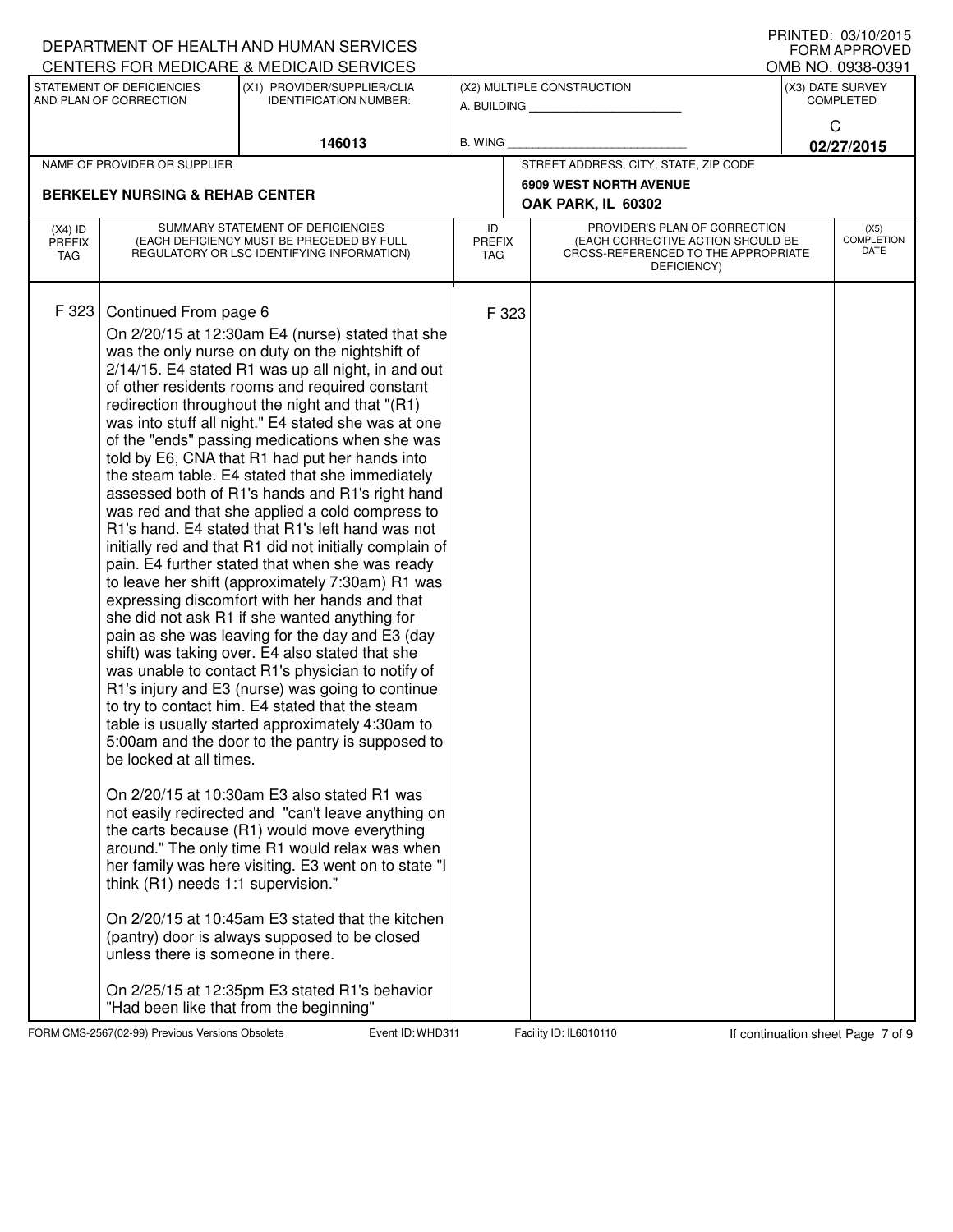|                                            |                                                                                                                                                 | DEPARTMENT OF HEALTH AND HUMAN SERVICES<br>CENTERS FOR MEDICARE & MEDICAID SERVICES                                                                                                                                                                                                                                                                                                                                                                                                                                                                                                                                                                                                                                                                                                                                                                                                                                                                                                                                                                                                                                                                                                                                                                                                                                                                                                                                                                                                                                                                  |                            |  |                                                                                                                          |                                      | FRIIVIEU. VJ/IV/ZVIJ<br><b>FORM APPROVED</b><br>OMB NO. 0938-0391 |  |
|--------------------------------------------|-------------------------------------------------------------------------------------------------------------------------------------------------|------------------------------------------------------------------------------------------------------------------------------------------------------------------------------------------------------------------------------------------------------------------------------------------------------------------------------------------------------------------------------------------------------------------------------------------------------------------------------------------------------------------------------------------------------------------------------------------------------------------------------------------------------------------------------------------------------------------------------------------------------------------------------------------------------------------------------------------------------------------------------------------------------------------------------------------------------------------------------------------------------------------------------------------------------------------------------------------------------------------------------------------------------------------------------------------------------------------------------------------------------------------------------------------------------------------------------------------------------------------------------------------------------------------------------------------------------------------------------------------------------------------------------------------------------|----------------------------|--|--------------------------------------------------------------------------------------------------------------------------|--------------------------------------|-------------------------------------------------------------------|--|
|                                            | STATEMENT OF DEFICIENCIES<br>(X1) PROVIDER/SUPPLIER/CLIA<br>AND PLAN OF CORRECTION<br><b>IDENTIFICATION NUMBER:</b><br>146013<br><b>B. WING</b> |                                                                                                                                                                                                                                                                                                                                                                                                                                                                                                                                                                                                                                                                                                                                                                                                                                                                                                                                                                                                                                                                                                                                                                                                                                                                                                                                                                                                                                                                                                                                                      |                            |  | (X2) MULTIPLE CONSTRUCTION<br>A. BUILDING                                                                                | (X3) DATE SURVEY<br><b>COMPLETED</b> |                                                                   |  |
|                                            |                                                                                                                                                 |                                                                                                                                                                                                                                                                                                                                                                                                                                                                                                                                                                                                                                                                                                                                                                                                                                                                                                                                                                                                                                                                                                                                                                                                                                                                                                                                                                                                                                                                                                                                                      |                            |  | C<br>02/27/2015                                                                                                          |                                      |                                                                   |  |
|                                            | NAME OF PROVIDER OR SUPPLIER                                                                                                                    |                                                                                                                                                                                                                                                                                                                                                                                                                                                                                                                                                                                                                                                                                                                                                                                                                                                                                                                                                                                                                                                                                                                                                                                                                                                                                                                                                                                                                                                                                                                                                      |                            |  | STREET ADDRESS, CITY, STATE, ZIP CODE                                                                                    |                                      |                                                                   |  |
| <b>BERKELEY NURSING &amp; REHAB CENTER</b> |                                                                                                                                                 |                                                                                                                                                                                                                                                                                                                                                                                                                                                                                                                                                                                                                                                                                                                                                                                                                                                                                                                                                                                                                                                                                                                                                                                                                                                                                                                                                                                                                                                                                                                                                      |                            |  | <b>6909 WEST NORTH AVENUE</b><br>OAK PARK, IL 60302                                                                      |                                      |                                                                   |  |
| $(X4)$ ID<br><b>PREFIX</b><br>TAG          |                                                                                                                                                 | SUMMARY STATEMENT OF DEFICIENCIES<br>(EACH DEFICIENCY MUST BE PRECEDED BY FULL<br>REGULATORY OR LSC IDENTIFYING INFORMATION)                                                                                                                                                                                                                                                                                                                                                                                                                                                                                                                                                                                                                                                                                                                                                                                                                                                                                                                                                                                                                                                                                                                                                                                                                                                                                                                                                                                                                         | ID<br><b>PREFIX</b><br>TAG |  | PROVIDER'S PLAN OF CORRECTION<br>(EACH CORRECTIVE ACTION SHOULD BE<br>CROSS-REFERENCED TO THE APPROPRIATE<br>DEFICIENCY) |                                      | (X5)<br>COMPLETION<br><b>DATE</b>                                 |  |
| F 323                                      | Continued From page 7<br>behaviors."<br>hand."                                                                                                  | and that the Director of Nursing was aware of her<br>On 2/24/15 at 12:55pm E5 (CNA) stated she was<br>one of two CNAs on the night shift on 2/14/15 and<br>that usually there are three CNAs at night. E5<br>stated R1 was "busy all night" and she (E5)<br>escorted R1 back to her room many times, with<br>R1 being resistant to redirection at times. E5<br>stated she was in a another residents' room<br>providing care when she was told about R1<br>putting her hands in the steam table water.<br>On 2/14/15 at 1:05pm E6 (CNA) stated he was<br>the other CNA on duty the night R1 put her hands<br>in the steam table. E6 stated R1 was going in and<br>out of other residents rooms, taking items off<br>carts and going into the nursing station "the whole<br>night" and that "they just couldn't keep track of<br>(R1) as she was literally going throughout the<br>whole building." E6 also stated he was in<br>providing care for a resident when R1 went into<br>the pantry and put her hands in the steam table.<br>According to the above interviews, both CNAs on<br>duty (during the night shift 2/14/2015) were<br>providing care to other residents and the one<br>nurse on duty was at the far end of the unit<br>passing medications to residents. No staff were<br>supervising R1 when she went into the pantry and<br>placed her hands in the steam table water.<br>Hospital discharge records dated 2/15/15 indicate<br>R1 was discharged with primary diagnosis of<br>"First degree burn of multiple sites of wrist and | F 323                      |  |                                                                                                                          |                                      |                                                                   |  |
|                                            |                                                                                                                                                 | R1's care plan with an initial date of 2/04/2015<br>and a canceled dated of 2/17/2015 indicate no                                                                                                                                                                                                                                                                                                                                                                                                                                                                                                                                                                                                                                                                                                                                                                                                                                                                                                                                                                                                                                                                                                                                                                                                                                                                                                                                                                                                                                                    |                            |  |                                                                                                                          |                                      |                                                                   |  |

FORM CMS-2567(02-99) Previous Versions Obsolete Event ID: WHD311 Facility ID: IL6010110 If continuation sheet Page 8 of 9